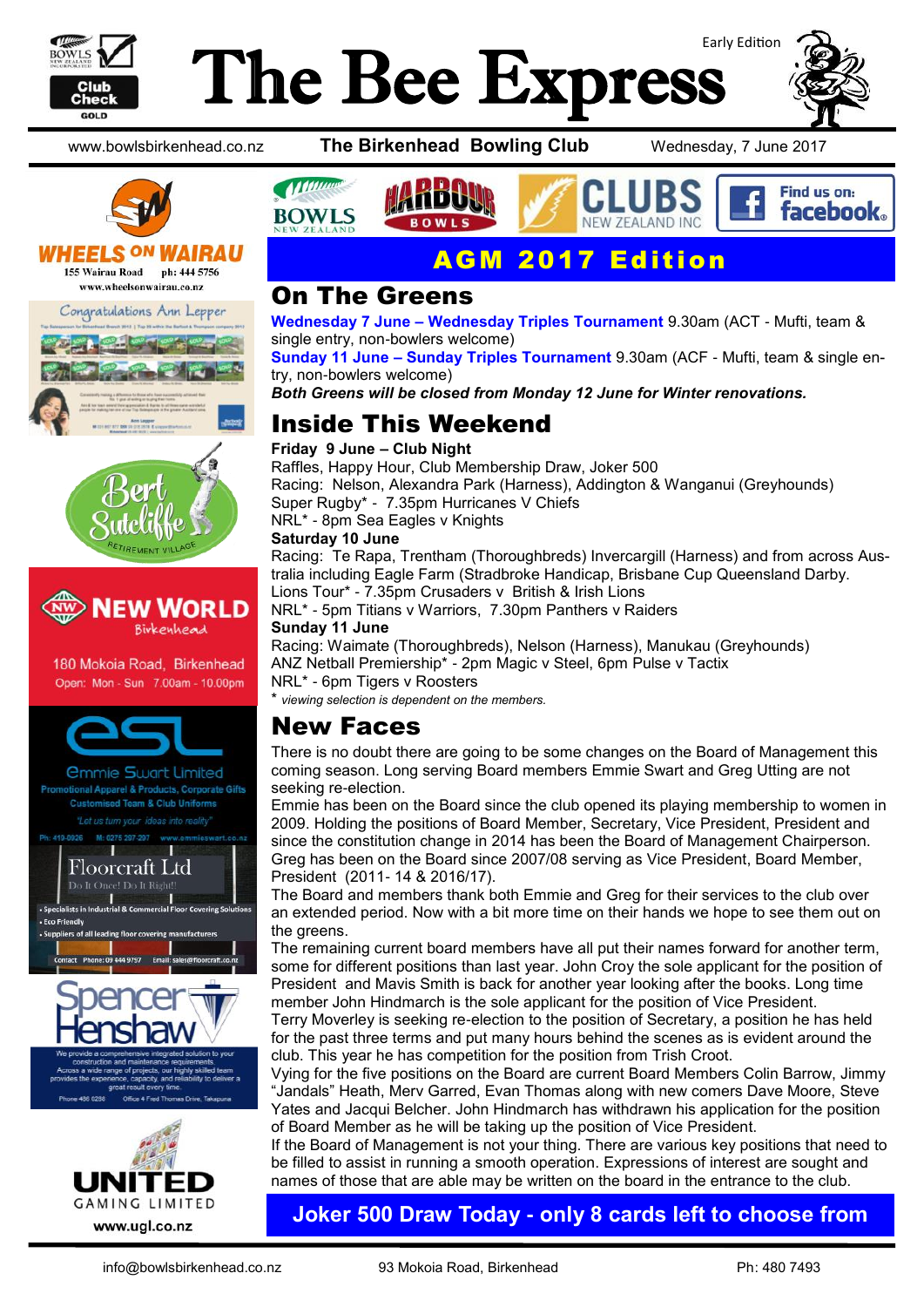



#### arpetmill.co.nz Office Ph 09 441 7447 field 0629







Barfoot&Thompson

Starship

**Tim Roskruge** Birkenhead 09 480 9029<br>E troskruge@barfoot.co M: 0274 923 125<br>P: 09 418 3846 Birkenhead 24 Britis





BIRKENHEAD Recreation Drive PH: 418 2424 Proudly Supporting Bowls Birkenhead www.birkenheadrea.com

#### Birkenhead Bowling Club AGM 2017 10am Sunday 18 June

#### AGM Agenda Letters

AGM Agenda letters were emailed and posted on Monday (5 June). If you haven't received it contact the Club Secretary.

#### Who is Standing

Who is standing for the Board of Management? President, Vice President, Treasurer positions only one application has been received for each position. Secretary two applications received for one position. Board of Members there are seven applicants for five positions.



#### Position Applied For:

**Colin Barrow**

**Board Member**

**Trish Croot** Position Applied For: **Secretary**

**Merv Garred** Position Applied For: **Board Member**

**John Hindmarch** Position Applied For: **Vice President**

**Terry Moverley** Position Applied For: **Secretary**

**Evan Thomas** Position Applied For: **Board Member**



## **TAB at Birkenhead Bowling Club.**

The Birkenhead Bowling Club is committed to promoting responsible gambling.



#### **Jacqui Belcher**

Position Applied For:

**Board Member**

**John Croy** Position Applied For: **President**

**Jimmy Heath** Position Applied For: **Board Member**

**Dave Moore** Position Applied For: **Board Member**

**Mavis Smith** Position Applied For: **Treasurer**

**Steve Yates** Position Applied For: **Board Member**



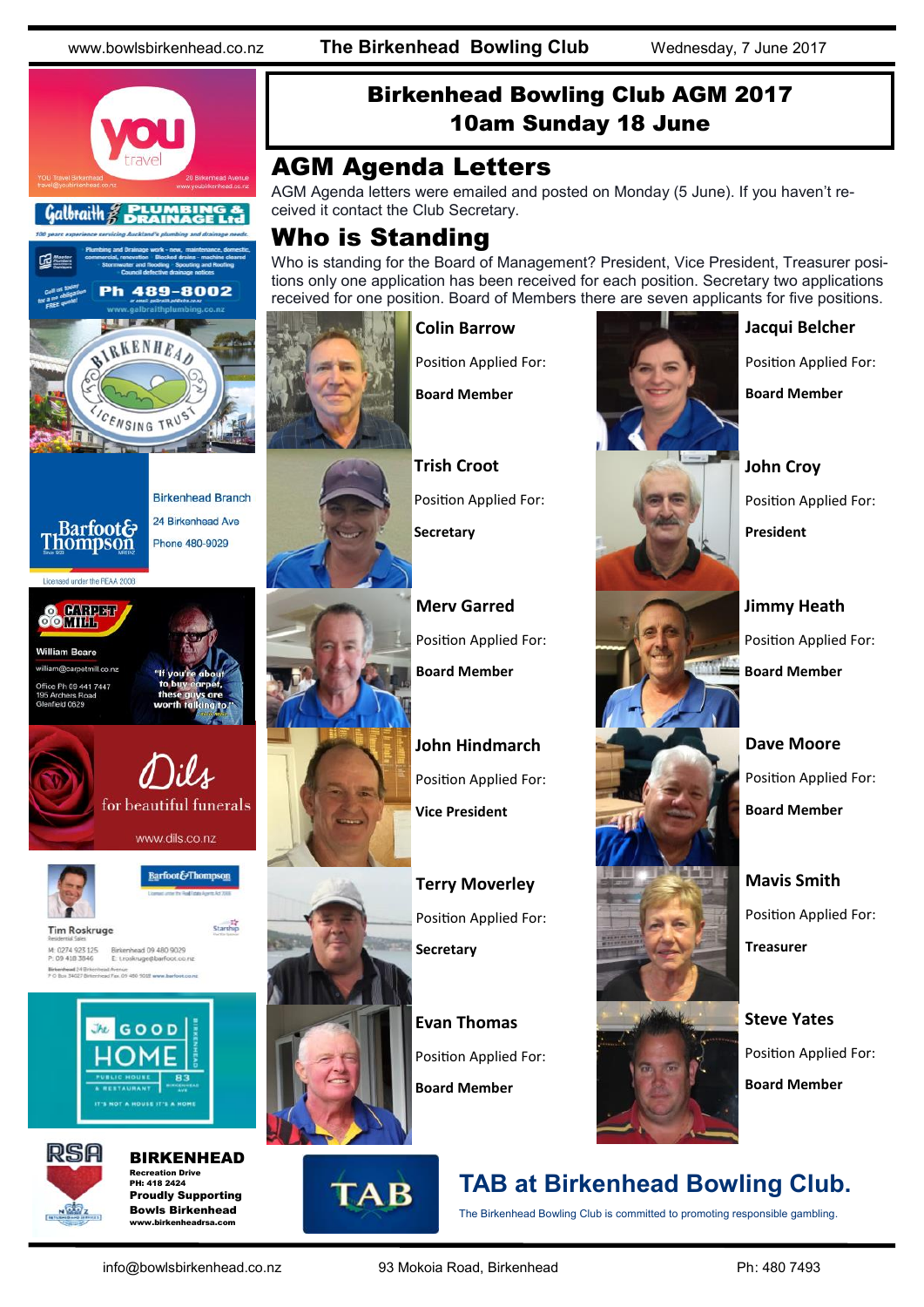www.bowlsbirkenhead.co.nz **The Birkenhead Bowling Club** Wednesday, 7 June 2017





*<u>Ommie Swart Limited</u>* al Apparel & Products, Corporate Gifts sed Team & Club Uniforms t us turn your ideas into reality 0275 297-297







Recreation Drive PH: 418 2424 Proudly Supporting Bowls Birkenhead www.birkenheadrea.com

## Sunday Triples Tournament - 11 June

Any Combination Triples – Mufti, bowlers & non-bowlers welcome

**11 June, 9.30am start**, 3.30pm finish

Played on natural green, Hot soup for lunch included in entry fee Single entry (\$10) and team entry (\$30)

**Entry open until 7pm Saturday 10 June** 

Ph:Merv Garred 021 0447627, Club 480 7493, or email sunday@bowlsbirkenhead.co.nz

 *Tournament Partner:* 



### Code of Conduct & Social Media Policy

Over recent months the Board has been working on a Code of Conduct & a Social Media policy for the club, thanks must go to Gary Stevens for his efforts in both these areas. At the May Board meeting the board passed both these policies effective immediately. Members of our Club are proud of the excellent reputation we have built up over a number of years, both in our local community and also with the New Zealand bowling fraternity. We are committed to maintain and enhancing that reputation, which is based on the values of honesty, sportsmanship, and treating others with consideration, courtesy and respect. The Code of Conduct sets out the standards of behaviour which we commit to as members of Birkenhead Bowling Club Inc. It is a summary of the requirements of the following key Club documents and is to be read in conjunction with them: The Constitution, General Regulations and disciplinary Regulations, Social Media Policy, Other Polices approved by Members in General meeting, or by the Board.

These documents are displayed in the Clubrooms, Members should familiarise themselves with them and particularly with Misconduct provisions in the Constitution. Copies of the Code of Conduct & Social Media Policy where enclosed with the AGM Agenda letter sent to all members on Monday (5 June)

### On to Pastures Greener

After seventeen years looking after Birkenhead Bowling Club's bar Bluey has steeped down. Celebrating his Eighth birthday a year or so back, meeting his good lady Val and selling up in the recent housing boom, it was time for a change. And a change is indeed what he is planning to do. To start with he is going to make an honest women of Val on Wednesday 14 June in the Parnell Rose Gardens, then it's off to Australia and a cruise. When the summer rolls round he will be back on the greens at Birkenhead putting a few bowls down on a Wednesday, he cant recall how many years he last bowled. The Board and members wish Bluey and Val all the happiness in the world for their future together and to Bluey thank you for the years of service you have given the club running the bar.

## Friday Club Nights

Merv "The Swerve" spins the raffles from around 4.30 onwards, Happy hour 5 - 6pm, Joker 500 on sale from 4.30pm, Club Membership Draw drawn between 5.30 - 6.30pm. Come along, bring a friend.